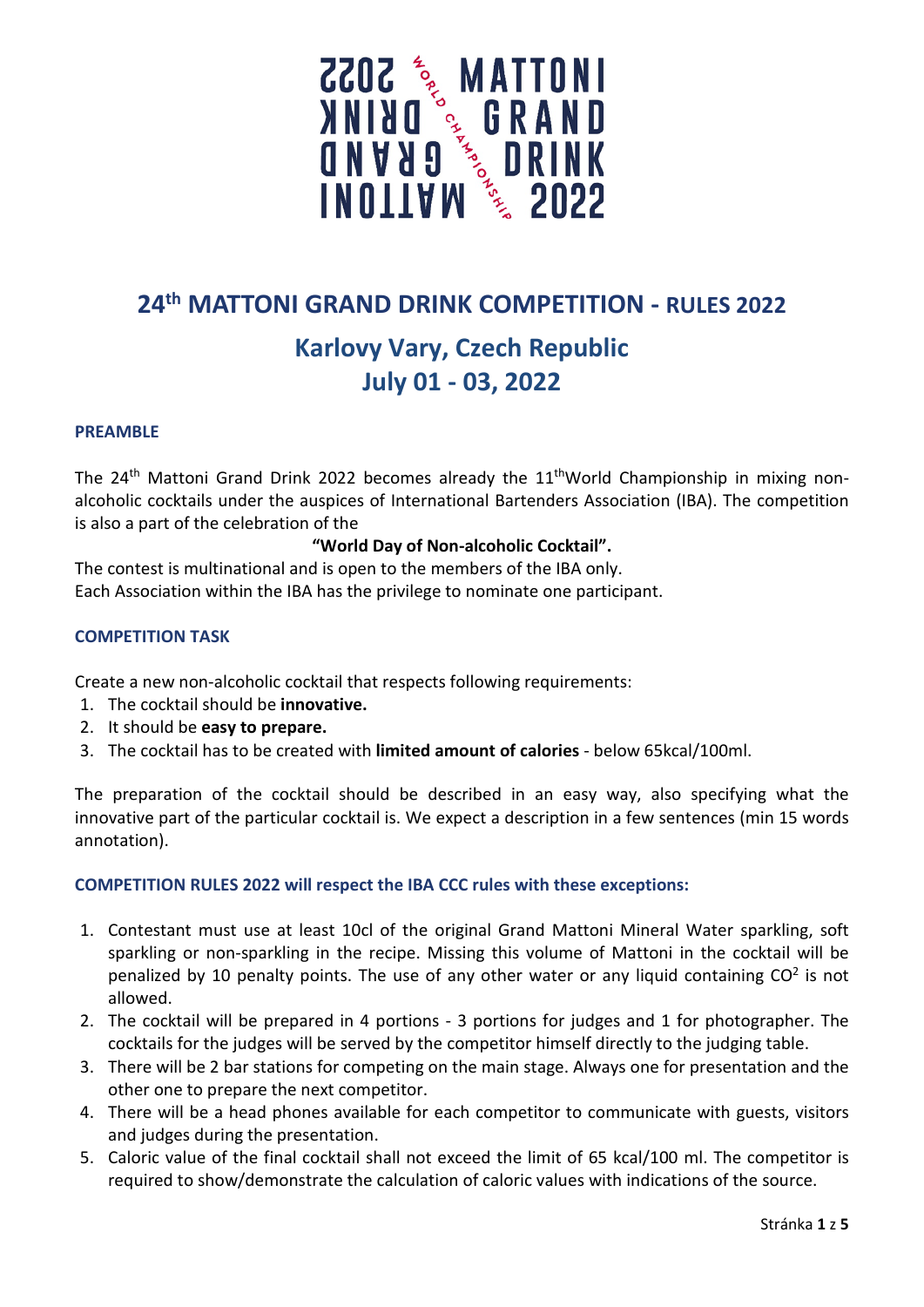

- 6. It is allowed to use a maximum of 2cl of any syrup in one cocktail.
- 7. It is allowed to use new Non-alcoholic product having similar name for example Vodka, Gin, Rum, Vermouth etc. with 0% alcohol volume.
- 8. All of the ingredients or products used in the recipe must be readily available in the shops of the EU.
- 9. The competitor supplies his/her own glasses and products needed for cocktail preparation.
- 10. The competitors will have 6 minutes to mix their cocktail. Any overtime will be penalized by 5 points for each 30 seconds above 6 minutes limit.
- 11. Recipes entered into the contest must be original, must not have been published either in print or online and must comply with the character of a non-alcoholic drink.
- 12. The home made products are strictly not allowed.
- 13. If there is a need and request for additional technical equipment (mixer, juicer, fridge etc..) it has to be requested prior the competition and wait for the subsequent confirmation.
- 14. The highest number of total points from the evaluation of all six judges will make up the placement. In case of a tie, the highest number of innovation points decides the winner. If this still does not determine the winner, then the next criterion would be the points for the best design, then best technical work and finally the decision will be taken by a toss of the coin.

### **CONDITIONS OF PARTICIPATION**

- 1. Each local National Association will organize a preliminary competition as a nomination round of such a competition in the respective country. The winner will be preferred for nomination to participate in the final round in Karlovy Vary. If the nomination will be approved and accepted by Mattoni committee, the national president of this guild will get an invitation for the MGD event as well – see the conditions below.
- 2. The nomination round can be organized also as a on-line "correspondence" competition to get the national winner, who will represent the national quild.
- 3. The organizer Mattoni 1873 will cover the cost of participants following way:

#### a. **The competitor**:

- o Full Board Meals & accommodation in \*\*\*\*\* hotel in Karlovy Vary.
- o Travel expenses/tickets to Prague.
- o Transfer from the airport in Prague to Karlovy Vary at the arrival and back to Prague at the departure day.
- b. **The president** (of the Guild which is organizing the preliminary competition & the competitor will be approved):
	- o Meals & accommodation in \*\*\*\*\* hotel in Karlovy Vary including program.
	- o Travel cost has to be covered by the president himself/herself.
- 4. If the preliminary competition will be not locally organized, the participant can still send his/her recipe to Prague but has to wait for the final approval of accepting both recipe and participation.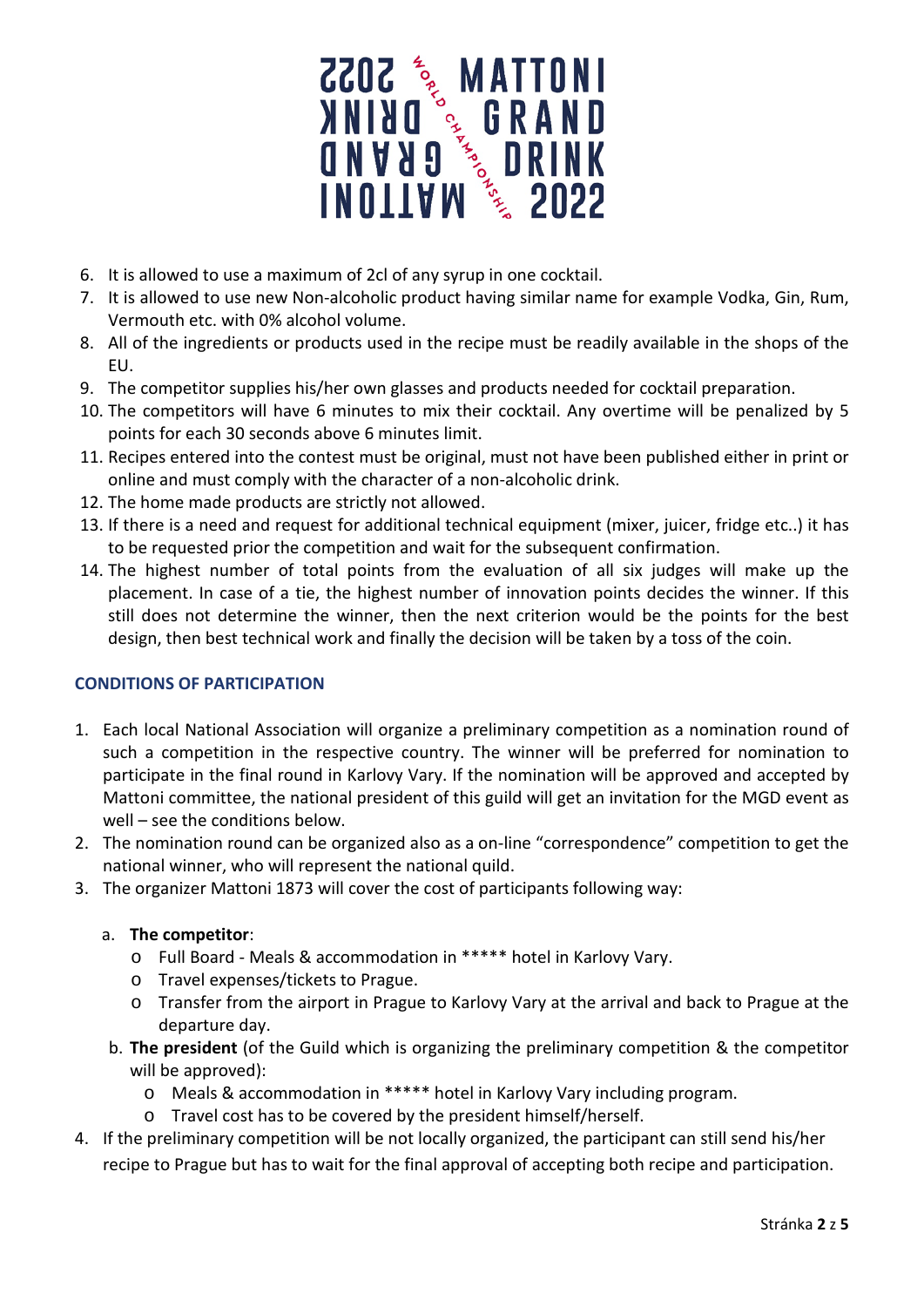

#### **REGISTRATION**

Registration has to be done by fulfilling attached form and sent together with the picture & video to e-mail address: **[mattonigranddrink@cbanet.cz](mailto:mattonigranddrink@cbanet.cz)** no later than **April 10, 2022.**

The application will be accompanied by:

- a. Short video (2-3min). Content of the video is not specifically defined. The purpose of the video is to show a little bit of bartender's personality, e.g. it could be about the bartender him/herself, telling a story about his/her cocktail, interesting facts from his/her life, work or bar where he/she works…The video should be made in English language.
- b. Picture of the cocktail showing the entire glass with the cocktail, including a complete view of the decoration. The background has to be white.

Participants should get acquainted with the competition rules and conditions for preparing the cocktail and fully respect it.

#### **ORGANIZATION**

Recipe must comply with the conditions of the competition. The registration for the contest has to be confirmed by email to the competitor by the Organization Committee within 14 days upon receiving the Registration Form. The certification of acceptance or cancellation of the recipe will be sent to participant at their e-mail address along with details of the organization of the contest itself.

### **The Mattoni Organization Committee has the right not to accept any recipe due to lack of creativity and originality of the recipe or due to the late registration**.

#### **JUDGMENT**

The judging will be provided "Face to Face" directly on the stage. Six judges will evaluate on the stage technique, communication and taste as well. See the evaluation form attached.

#### **PRIZES & AWARDS**

- 1. The winner of the Mattoni Grand Drink 2022 will receive a Certificate and 10,000 USD.
- 2. The second best competitor will obtain 3,000 USD.
- 3. The  $3^{rd}$  place will be awarded by 2,000 USD.

Following additional awards will be announced and awarded:

- 1. Best technique for best technical performance.
- 2. Best innovation for amazing innovative style and creativity.
- 3. Best design–best decorated and looking drink.

All participants will receive a MGD Certificate.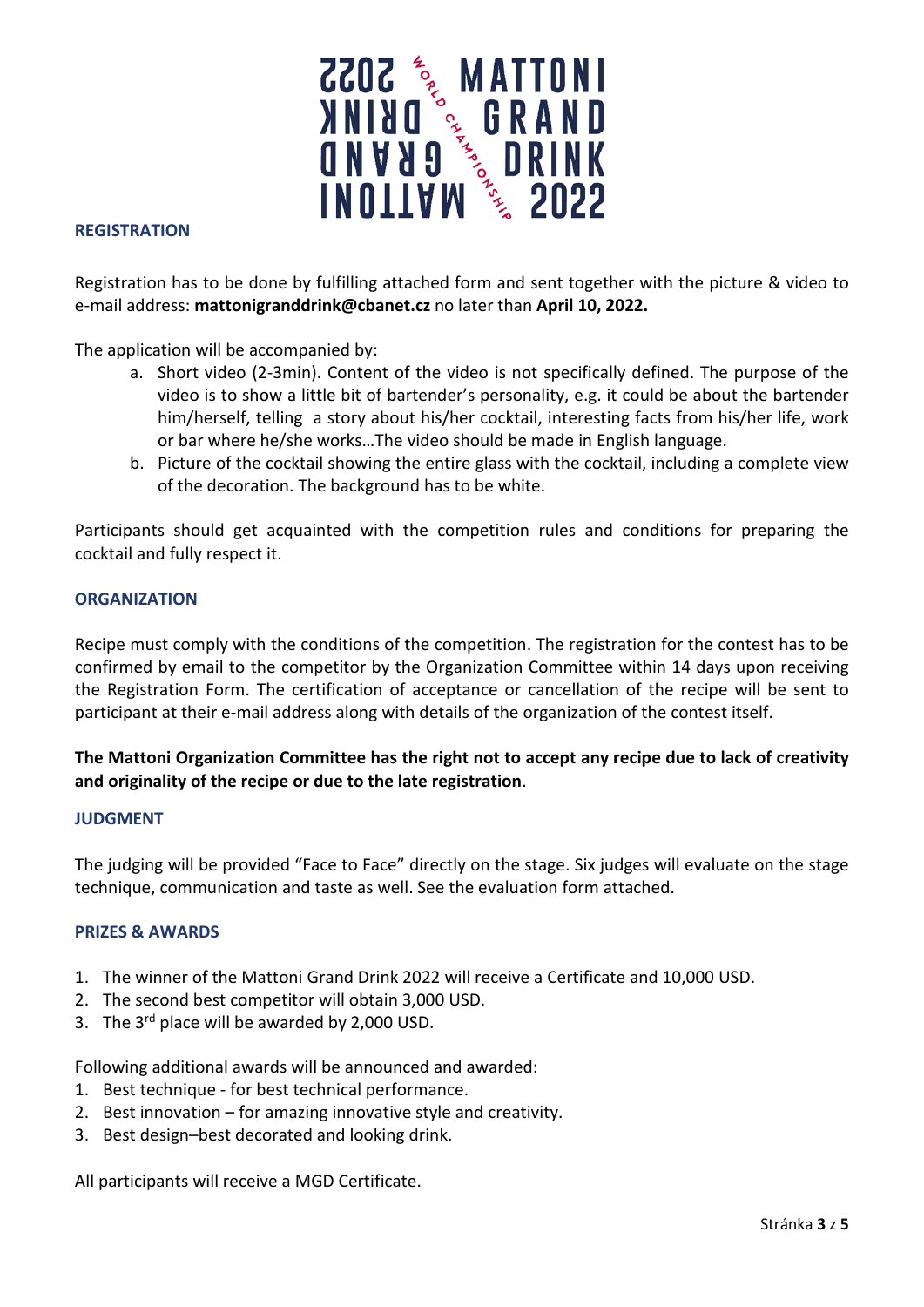

#### **MISCELLANEOUS**

The Main Partner of the Contest reserves the rights to publish the recipes and photographs of the drinks and the participants, listing the name of the author of the publicized drink for an unlimited time.

The organizer of the MGD 2022 competition reserves the right to amend unilaterally any terms and conditions without prior notice.

Any question to the rules or other question related to the competition will be answered and clarified by:

- o MGD Director **Mr. Miroslav Cernik, +420 777 858 303,** [mattonigranddrink@cbanet.cz,](mailto:mattonigranddrink@cbanet.cz)
- o Vice-president CBA Mr. Martin Vogeltanz, +420 775 258 498, [mattonigranddrink@cbanet.cz](mailto:mattonigranddrink@cbanet.cz)

Ales Svojanovsky President

CZECH BARTENDERS ASSOCIATION [www.cbanet.cz,](http://www.cbanet.cz/) [svojanovsky@cbanet.cz](mailto:svojanovsky@cbanet.cz) [www.iba-world.com](http://www.iba-world.com/)